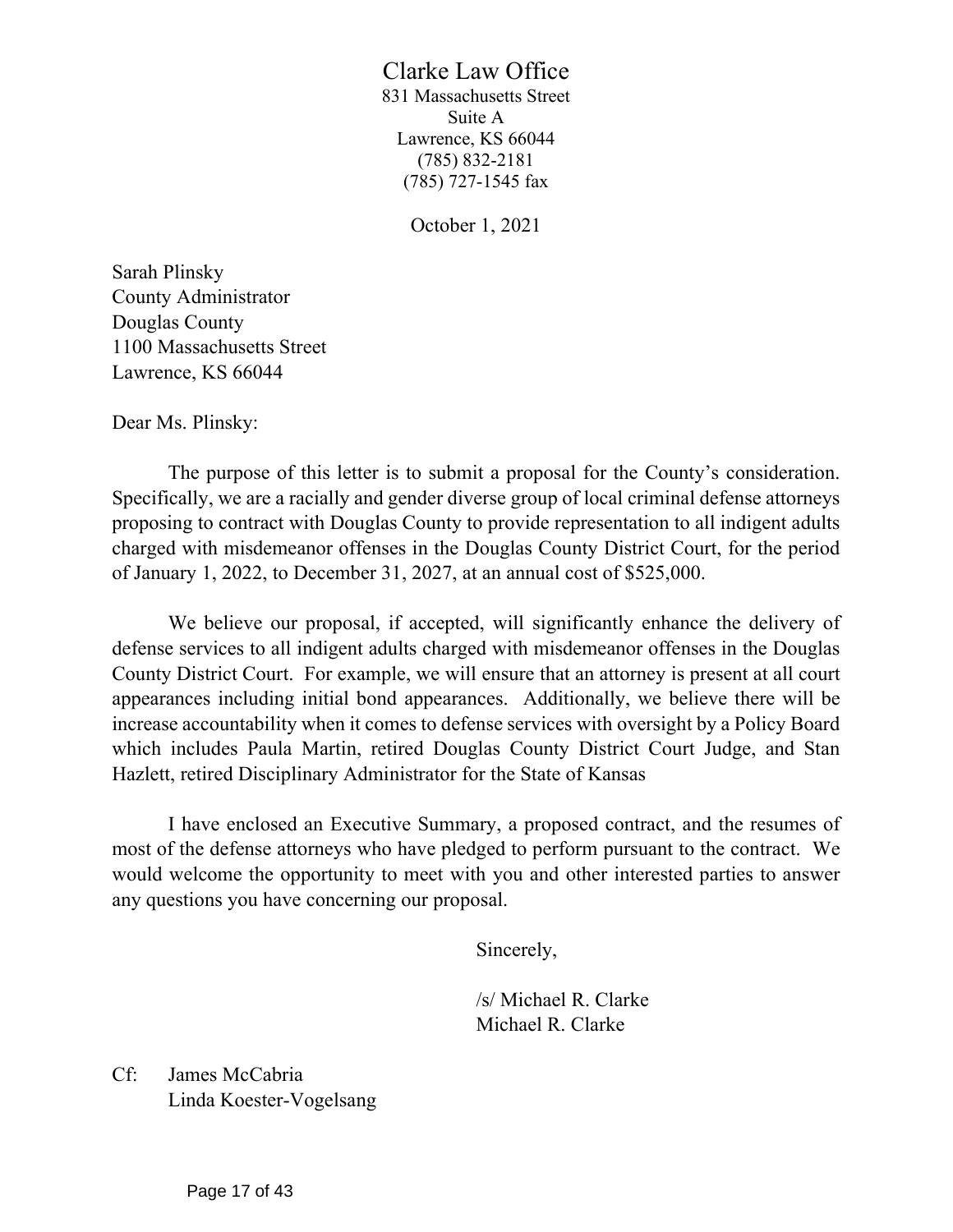## **PROPOSED CONTRACT FOR PUBLIC DEFENSE SERVICES Executive Summary**

Douglas County Defense Services (hereinafter "DCDS") proposes to contract with Douglas County (hereinafter "County") for DCDS to provide representation to all indigent adults charged with misdemeanor offenses in the Douglas County District Court, for the period of January 1, 2022, to December 31, 2027, at an annual cost of \$525,000.

DCDS will be an organization established for the primary purpose of providing representation to indigent adults charged with misdemeanor offenses in the Douglas County District Court. DCDS will contract with experienced, private practice criminal defense attorneys to provide criminal defense services pursuant to the contract. By contracting with private practice attorneys rather than employing attorneys, conflicts of interest such as those prohibited by Rules of Professional Conduct 1.7 through 1.9 can be avoided. Contracted attorneys will maintain average annual caseloads in accordance with the caseload maximums prescribed by the National Advisory Commission on Criminal Justice Standards and Goals (NAC). DCDS intends to contract with the following attorneys, all of whom reside in Douglas County, possess the requisite professional legal experience, and have years of experience practicing criminal defense in the Douglas County District Court:

- Julia Butler,
- Hatem Chahine,
- Michael Clarke,
- Shaye Downing,
- Blake Glover,
- Dakota Loomis, and
- Branden Smith.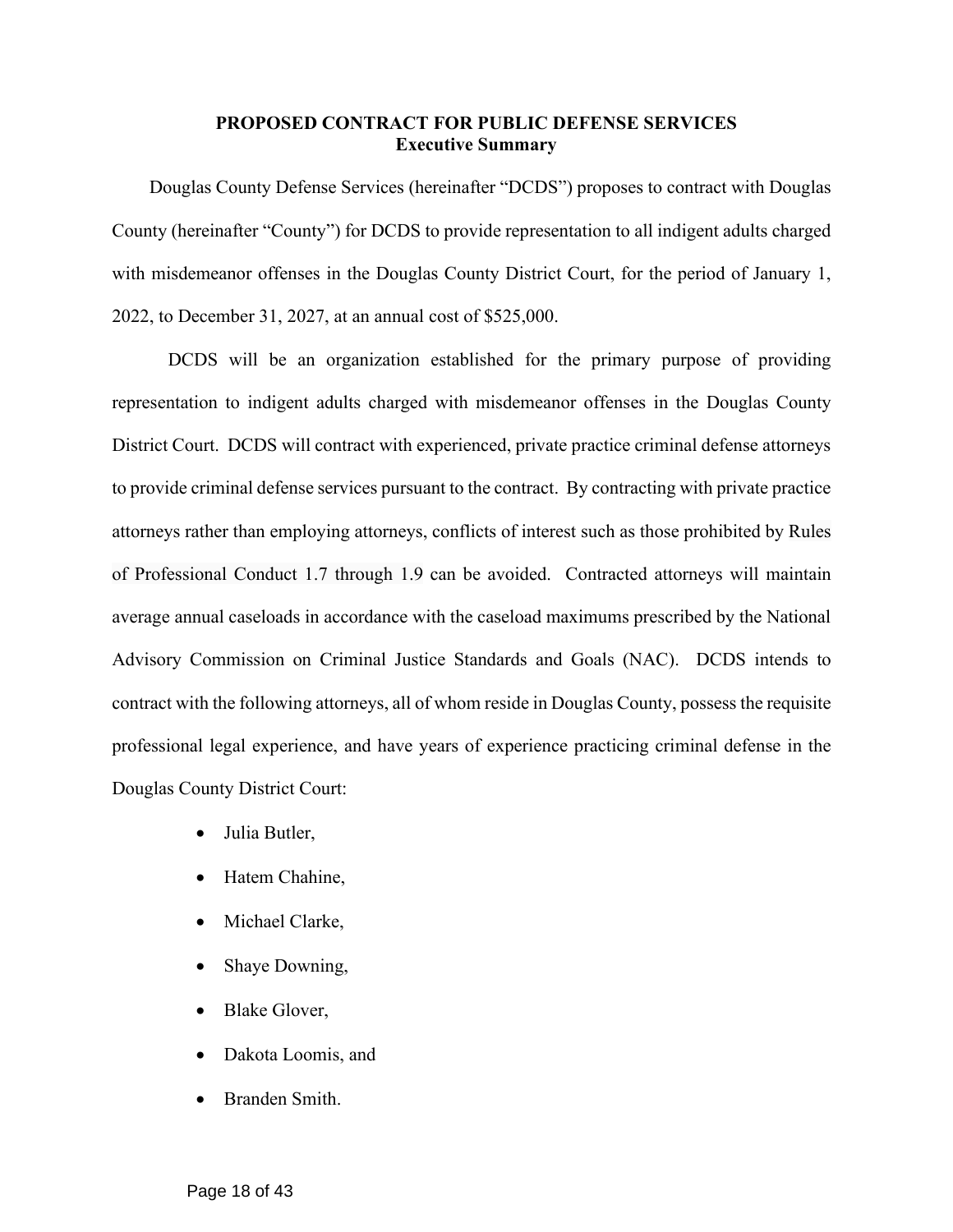Additionally, DCDS intends to contract with Hannah Soo, a Spanish-speaking, immigration attorney, who will serve as co-counsel on any case involving (a) possible immigration consequences, and/or (b) a client whose first language is Spanish and does not speak fluent English.

DCDS will employ a full-time legal assistant. The legal assistant will operate out of the suite of offices located at 831 Massachusetts Street and will be the primary point of contact for all DCDS telephone and walk-in inquiries. The legal assistant will be responsible for the initial conflict check upon the referral of a new client to DCDS; opening and closing files; updating and checking the attorneys' calendars; reminding clients of appointments and court appearances; obtaining and redacting records.

Oversight of DCDS and its contract attorneys in matters such as interpretation of indigent defense standards, reasonable caseloads, and response to County, court, and community concerns, shall be provided by a Policy Board. The Policy Board shall be appointed by the DCDS, subject to approval by the County and, shall consist of 3 members, a majority of whom shall be licensed attorneys. It is envisioned that a representative of the County, a representative of the District Court and a representative of DCDS will meet regularly, i.e., at least 4-times per year, with the Policy Board. Two of the initial Policy Board members have been identified and have agreed to serve in that capacity, they are:

• Paula Martin, retired Douglas County District Court Judge;

• Stan Hazlett, retired Disciplinary Administrator for the State of Kansas; and Judge Martin and Administrator Hazlett are well known to the district court judges, are intimately familiar with the operation of the court and indigent defense standards.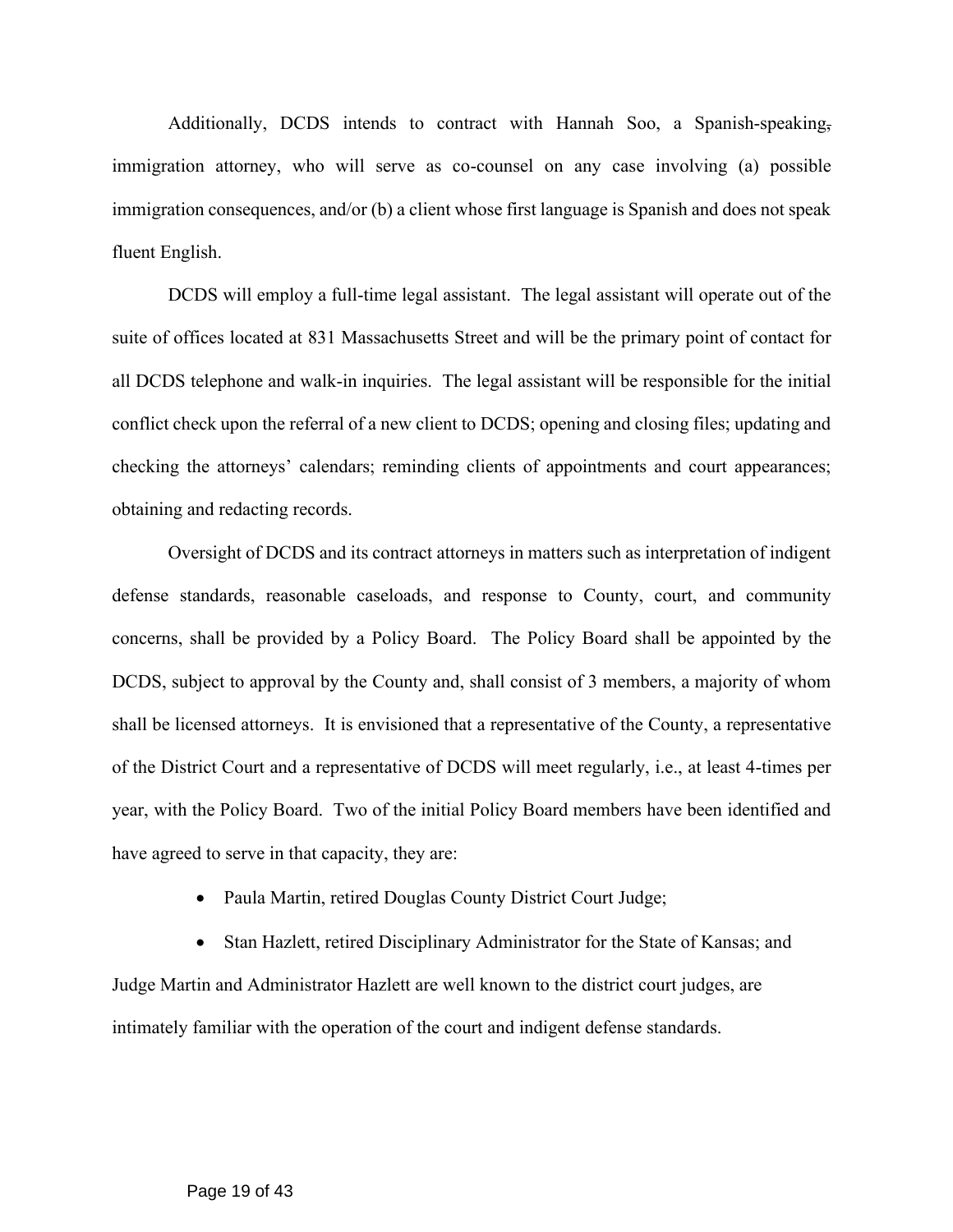DCDS representation will begin at a defendant's first appearance or arraignment, whichever occurs first., and therefore a DCDS contract attorney will be present at each first appearance docket. DCDS representation will terminate upon either the dismissal of the case, filing of a diversion, admission to a specialty court program, sentencing and the filing of a notice of appeal or waiver of appeal, entry of appearance by retained counsel or for other good cause as determined by the court.

Using Phone.com (VoIP), DCDS will establish one telephone number for all clients and other interested parties to use to contact DCDS, its employees and contract attorneys. All calls will be answered by DCDS's legal assistant and routed to the appropriate person. In the event the legal assistant is unable to answer a call, the Phone.com answering service will answer the call and either transfer the call to the appropriate person or take a message which will be relayed via email to the appropriate person. The expectation is that no calls will go unanswered during the business day (8:00 am to 5:00 pm, Monday -Friday except holidays).

DCDS, its employees and contract attorneys will use Clio, a cloud-based legal practice management solution, for all contract cases. In addition to providing uniformity in record keeping and reporting, Clio will enhance client communication as Clio provides a secure communication portal, linked to individual cases. Clio also provides for the secure exchange of documents between clients and their attorneys; clients with internet access will have 24/7 access to their case file. Clio's calendaring system allows for instant notification to clients of appointments and court appearances and automated reminders by both text message and email.

DCDS intends to establish close working relationships with local service providers such as Bert Nash and DCCCA with the goal of making quicker and more accurate client referrals to local service providers. DFDS will designate one or more contract attorneys to serve as liaisons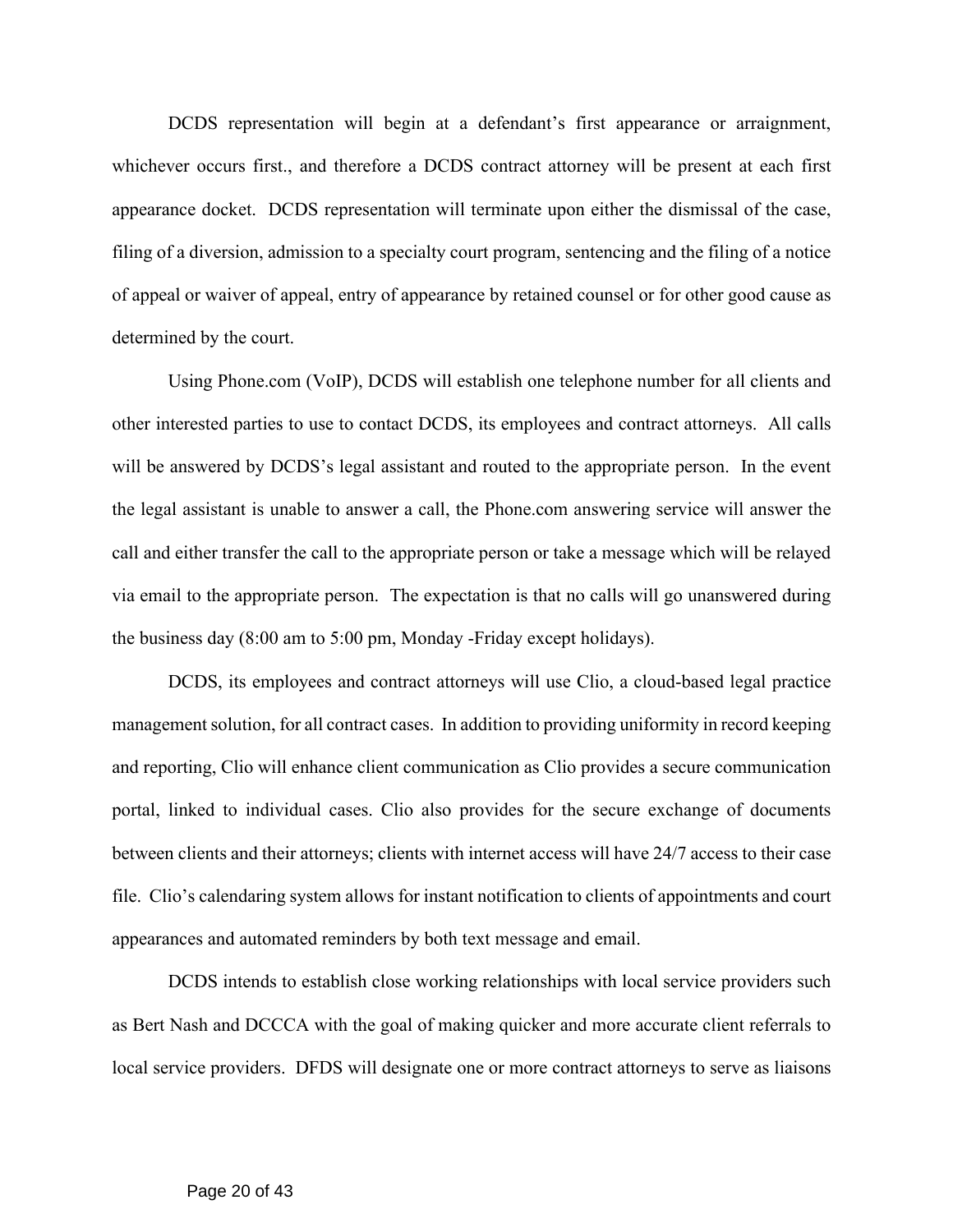with the County, the District Court, the District Attorney's Office and local law enforcement agencies to facilitate consistency in interaction, uniformity in policy and more efficient problem solving.

DCDS recommends further that the County make the following changes related to representation of indigent adults charged with misdemeanor offenses in the Douglas County District Court:

- 1. The County budget or set aside funds for ADSAP evaluations for indigent adults charged with misdemeanor offenses in the Douglas County District Court. In the event a DCDS client needs an ADSAP evaluations, an application or motion will be made to the court for the costs to be paid as an expense of the case. The client will still be responsible for the repayment of the cost (unless subsequently waived) but the case will not be unnecessarily delayed because the client does not have the funds to pay for the required evaluation.
- 2. The County budget or set aside funds for Domestic Violence Offender Assessment for indigent adults charged with misdemeanor offenses in the Douglas County District Court. In the event a DCDS client needs a Domestic Violence Offender Assessment, an application or motion will be made to the court for the costs to be paid as an expense of the case. The client will still be responsible for the repayment of the cost (unless subsequently waived) but the case will not be unnecessarily delayed because the client does not have the funds to pay for the required assessment.
- 3. The County establish a standard attorney fee reimbursement amount, e.g., \$400, per case. The reimbursement amount is the amount that indigent adults charged with misdemeanor offenses in the Douglas County District Court will be required to reimburse the County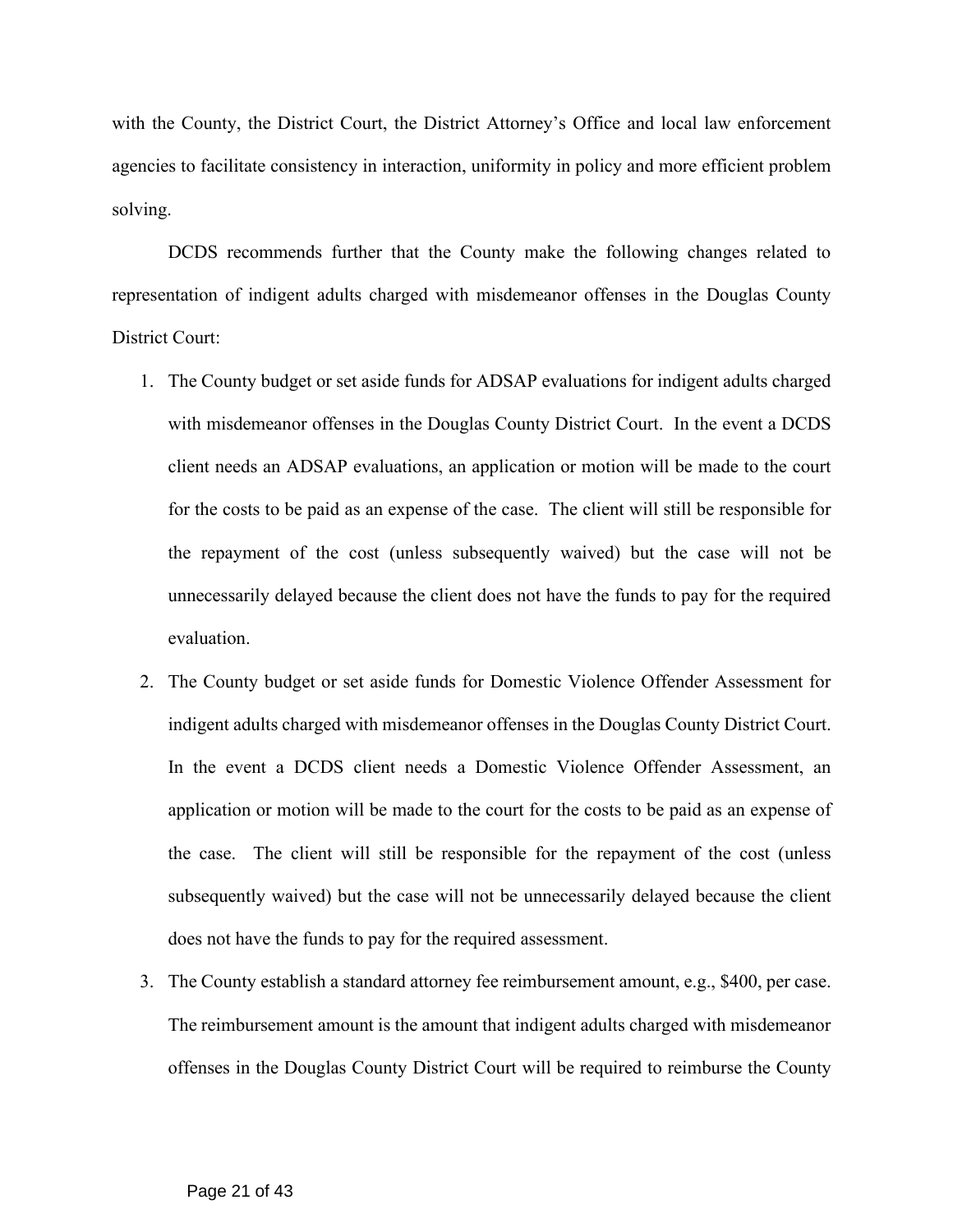for their court-appointed representation unless the case is dismissed or reimbursement is waived by the court. The reimbursement of the cost of ADSAP evaluations and Domestic Violence Offender Assessments paid for by the County would be assessed in addition to the standard reimbursement amount unless the case is dismissed, or reimbursement is waived by the Court.

- 4. The County budget or set aside \$4,000 per year, per member, to compensate the Policy Board members.
- 5. The County establish a private working space within the District Court for the exclusive use by DCDS attorneys and employees to meet with clients confidentially. DCDS would be responsible for providing all necessary computer equipment, printers/scanners, telephone equipment and office supplies. The County would provide the furniture, internet access and incidentals.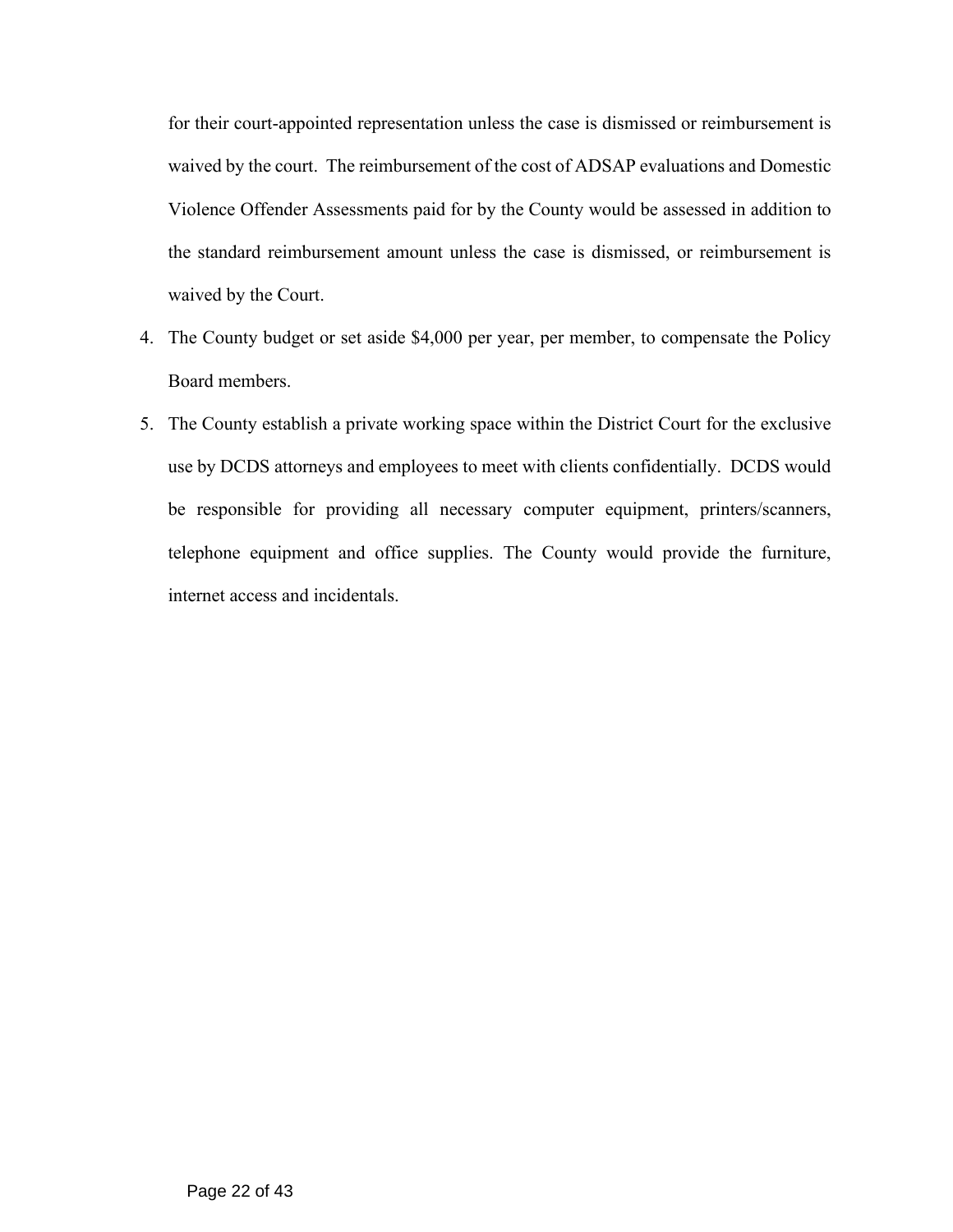# CONTRACT FOR PUBLIC DEFENSE SERVICES

Douglas County, Kansas, referred to as "the Contracting Authority," and Douglas County Defense Services, LLC, referred to hereafter as "the Agency," agree to the provision of public defense services as outlined below for the period January 1, 2022, to December 31, 2027. The Contracting Authority Administrator is County Administrator Sarah Plinsky, and the Managing Director of the Agency is Shaye Downing.

Following are the underlying basis for the Contract:

- Douglas County has a constitutionally and statutorily mandated responsibility to provide indigent misdemeanor defense services.
- The Contracting Authority desires to have indigent misdemeanor defense services performed for eligible persons entitled to public representation in the Douglas County District Court by the Agency, as authorized by law.
- The Agency agrees to provide, and the Contracting Authority agrees to pay for, competent, zealous representation to its clients as required by the Kansas Rules of Professional Conduct.

The parties agree as follows:

#### I. DURATION OF CONTRACT

This Contract shall commence on January 1, 2022, and terminate on December 31, 2027, unless extended or terminated earlier in a manner allowed by this Contract.

#### II. DEFINITIONS

The following definitions control the interpretation of this Contract:

- A. Eligible client means any person who has been determined by the court to be entitled to a court-appointed misdemeanor defense counsel.
- B. Case; Case Completion: A Case shall mean representation of one person on one charging document. In the event of multiple counts stemming from separate transactions, additional case credit will be recognized. Completion of a case is deemed to occur when all necessary legal action has been taken during the following period(s): In criminal cases, from arraignment or first appearance, whichever occurs first, through disposition, from arraignment through the necessary withdrawal of counsel after the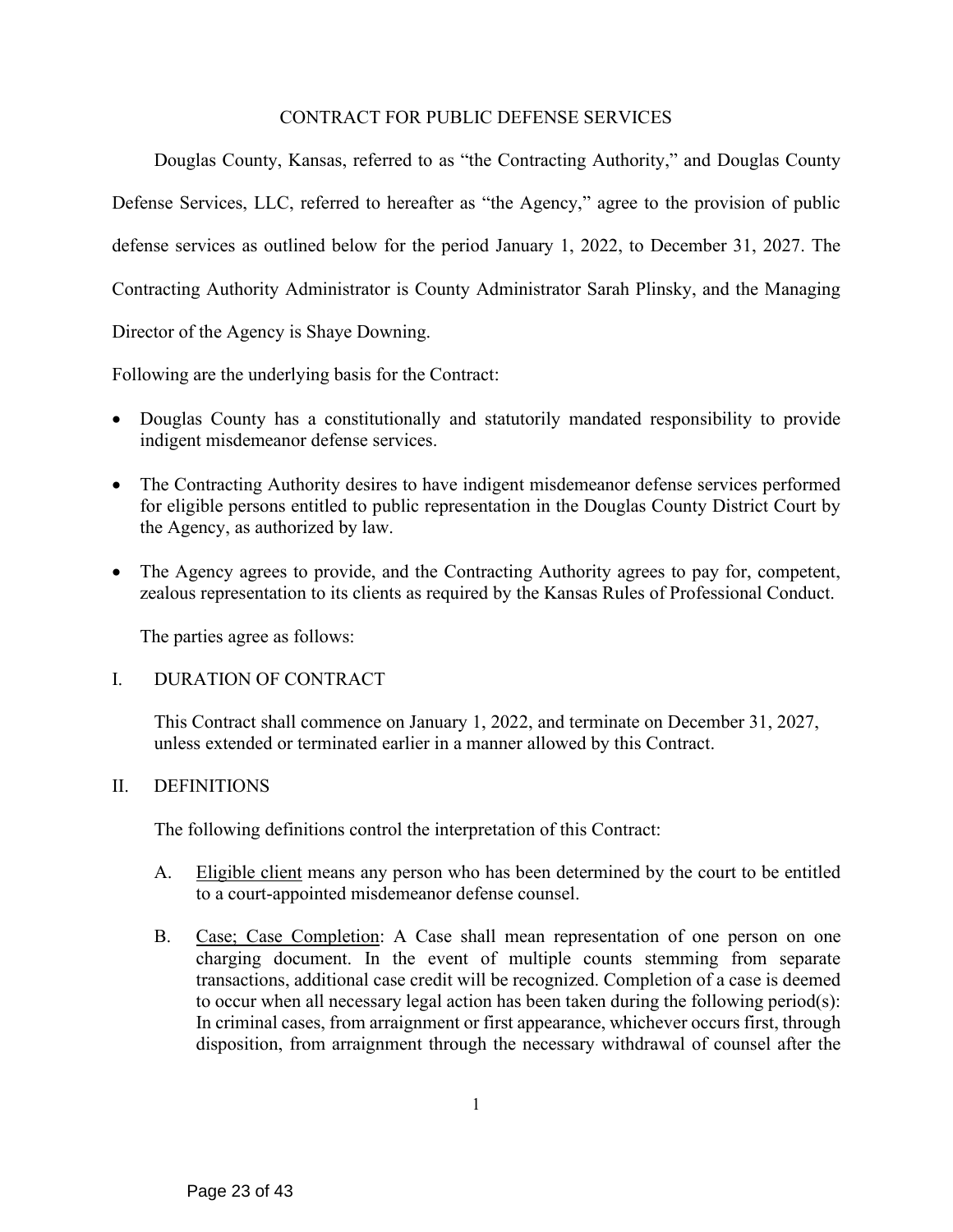substantial delivery of legal services, or from the entry of counsel into the case (where entry into the case occurs after arraignment or first appearance through no fault of the Agency) through disposition or necessary withdrawal after the substantial delivery of legal services.

- C. Disposition: Disposition in criminal cases shall mean: 1) entry of retained counsel, 2) the dismissal of charges, 3) the entering of an order of deferred prosecution, e.g., diversion, 4) an order or result requiring a new trial, 5) imposition of sentence, or 6) deferral of any of the above coupled with any other hearing on that cause number, including but not limited to misdemeanor probation review, that occurs within 30 days of sentence, deferral of sentence, e.g., diversion, or the entry of an order of deferred prosecution, e.g., diversion. No hearing that occurs after 30 days of any of the above will be considered part of case disposition for the purpose of this Contract except that a restitution hearing ordered at the time of original disposition, whether it is held within 30 days or subsequently, shall be included in case disposition. Disposition includes the filing of a notice of appeal, if applicable.
- D. Other Litigation Expenses: Other Litigation Expenses shall mean those expenses which are not part of the contract with the Agency, including expert witness services, language translators, laboratory analysis, and other forensic services. It is anticipated that payment for such expenses will be applied for in the appropriate court by motion.
- E. Misappropriation of Funds: Misappropriation of funds is the appropriation of funds received pursuant to this Contract for purposes other than those sanctioned by this Contract. The term shall include the disbursement of funds for which prior approval is required but is not obtained.
- F. Managing Director. The Agency's Managing Director is the contracting authority for the Agency and is responsible for all coordination with the Contracting Authority concerning this Contract. The Managing Director has no supervisory authority over the Agency's contract attorneys or the cases to which they are assigned.
- G. Managing Attorney. The Agency's Managing Attorney is responsible for the managing the day-to-day operations of the Agency including supervision of Agency employees. The Managing Attorney has no supervisory authority over the Agency's contract attorneys or the cases to which they are assigned.

# III. INDEPENDENT CONTRACTOR

The Agency is, for all purposes arising out of this Contract, an independent contractor, and neither the Agency nor its employees or contractors shall be deemed employees of the Contracting Authority. The Agency shall complete the requirements of this Contract according to the Agency's own means and methods of work, which shall be in the exclusive charge and control of the Agency, and which shall not be subject to control or supervision by the Contracting Authority, except as specified herein.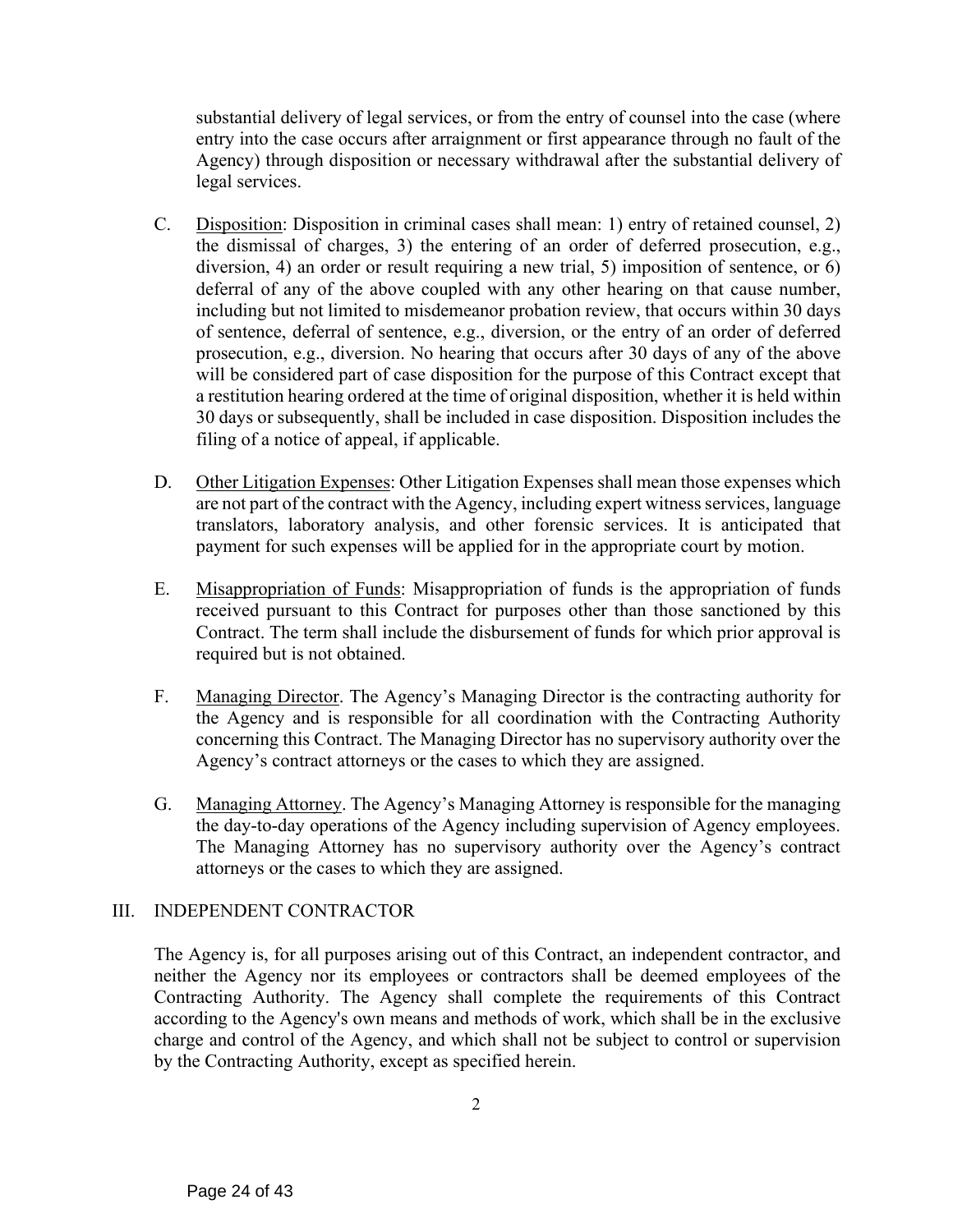# IV. POLICY BOARD

Oversight of the Agency and the attorneys it contracts with in matters such as interpretation of indigent defense standards, reasonable caseloads, and response to community and client concerns, shall be provided by the Policy Board. The Policy Board shall be appointed by the Agency, subject to approval by Contracting Authority and, shall consist of 3-5 diverse members, a majority of which shall be licensed attorneys. A representative of the Contracting Authority, the Agency Managing Director and the Agency Managing Attorney will meet regularly, i.e., at least 4-times per year, with the Policy Board, and such other times as necessary.

# V. AGENCY'S EMPLOYEES AND EQUIPMENT

The Agency agrees that it has secured or will secure at the Agency's own expense, all persons, employees, and equipment required to perform the services contemplated/required under this Contract.

# VI. MINIMUM QUALIFICATIONS FOR AGENCY CONTRACT ATTORNEYS

- A. Every Agency contract attorney shall satisfy the minimum requirements for practicing law in Kansas as determined by the Kansas Supreme Court. Ten hours of each year's required continuing legal education credits shall be in spent in courses relating to criminal law practice or other areas of law in which the Agency provides legal services to eligible clients under the terms of this Contract. The Agency will maintain for inspection on its premises records of compliance with this provision.
- B. Each Agency contract attorney representing a defendant accused of a misdemeanor, must have at least 5 years of professional legal experience, must have served at least 3 years as a prosecutor, a public defender, or assigned counsel within a formal assigned counsel plan that included training, or have demonstrably similar experience, and been trial counsel and handled a significant portion of the trial in at least 5 criminal cases that have been submitted to a jury.
- C. Failure on the part of the Agency to use staff with the appropriate amount of experience or to supervise appropriately its contract attorneys shall be considered a material breach of this Contract.

# VII. PERFORMANCE REQUIREMENTS

The number of cases for which such services will be required is the amount specified on Worksheet A, subject to the variance terms specified in Section VII (Variance). Any material breaches of this agreement on the part of the Agency or the Contracting Authority may result in action as described in Section XVIII (Corrective Action) or Section XIX (Termination and Suspension).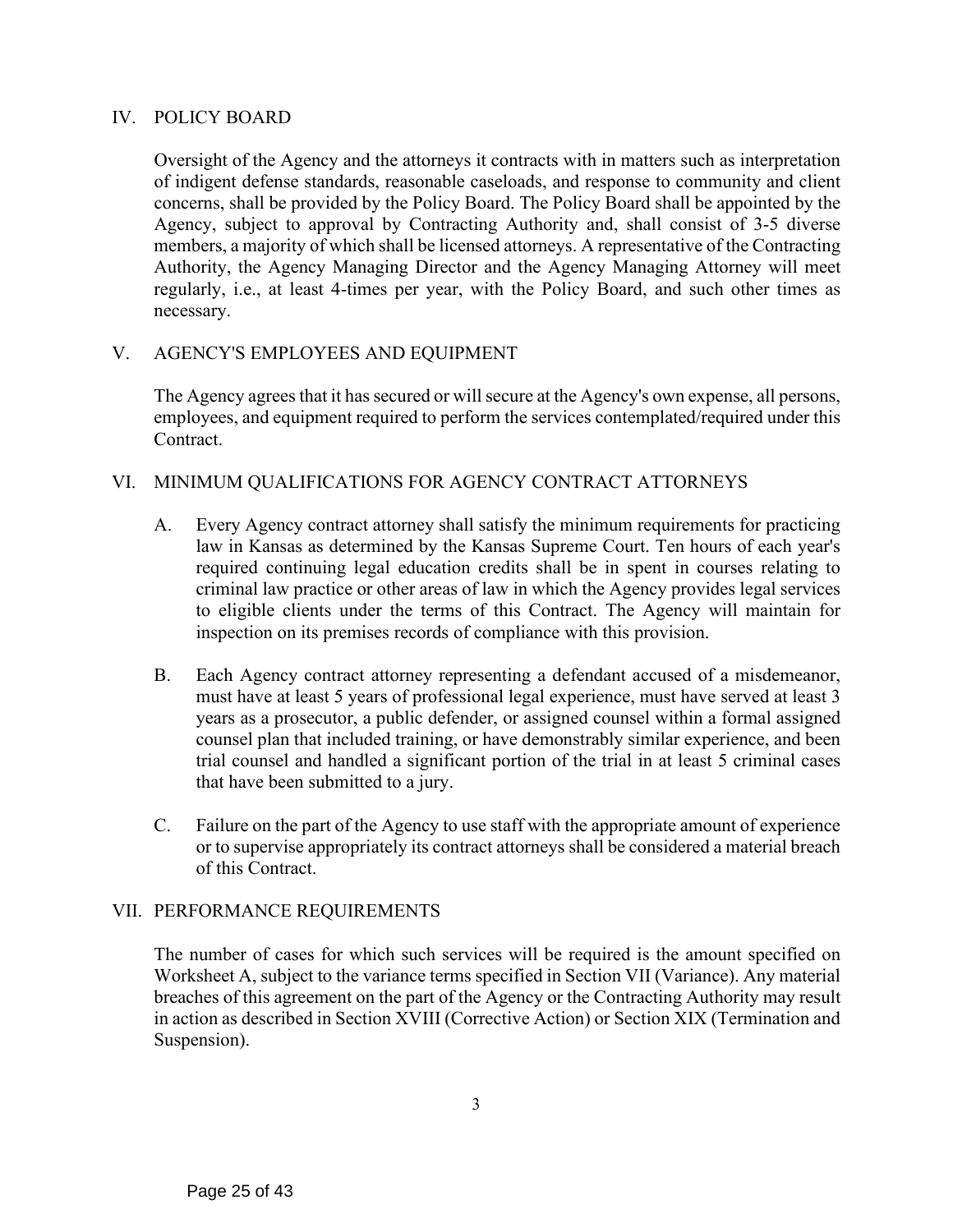The Agency agrees to provide representational services in the following types of cases:

- Indigent Adult Misdemeanors
- Care & Treatment

The Agency agrees to staff its cases according to the following provisions:

- A. Continuity of representation at all stages of a case, sometimes referred to as "vertical" representation, promotes efficiency, thoroughness of representation, and positive attorney/client relations. The Agency agrees to make reasonable efforts to continue the initial attorney assigned to a client throughout all cases assigned in this Contract. Nothing in this section shall prohibit the Agency from making necessary staff changes or staff rotations at reasonable intervals, or from assigning a single attorney to handle an aspect of legal proceedings for all clients where such method of assignment is in the best interest of the eligible clients affected by such method of assignment.
- B. The Agency agrees that it will attempt to make contact with all clients no later than arraignment or first appearance unless inapplicable and then in those cases within 1 working day of notification of case assignment.
- C. Conflicts of interest may arise in numerous situations in the representation of indigent defendants. The Agency agrees to screen all cases for conflict upon assignment and throughout the discovery process, and to notify promptly the court when a conflict is discovered that cannot be resolved by assigning a different contract attorney to the case. The Agency will refer to the Kansas Rules of Professional Conduct and to the American Bar Association Standards for Criminal justice in order to determine the existence and appropriate resolution of conflicts.
- D. It is agreed that the Agency contract attorneys will maintain average annual caseloads per attorney no greater than the following:

| 400<br>200 |
|------------|
|            |
|            |
| 60         |
| 250        |
| 225        |
| 200        |
| 25         |
| 25         |
|            |

These numbers assume that the attorney is assigned only cases that fit into one category. If, instead, an attorney spends half of his/her time on felony cases and half of his/her time on misdemeanor cases, he/she would be expected to carry an annual caseload no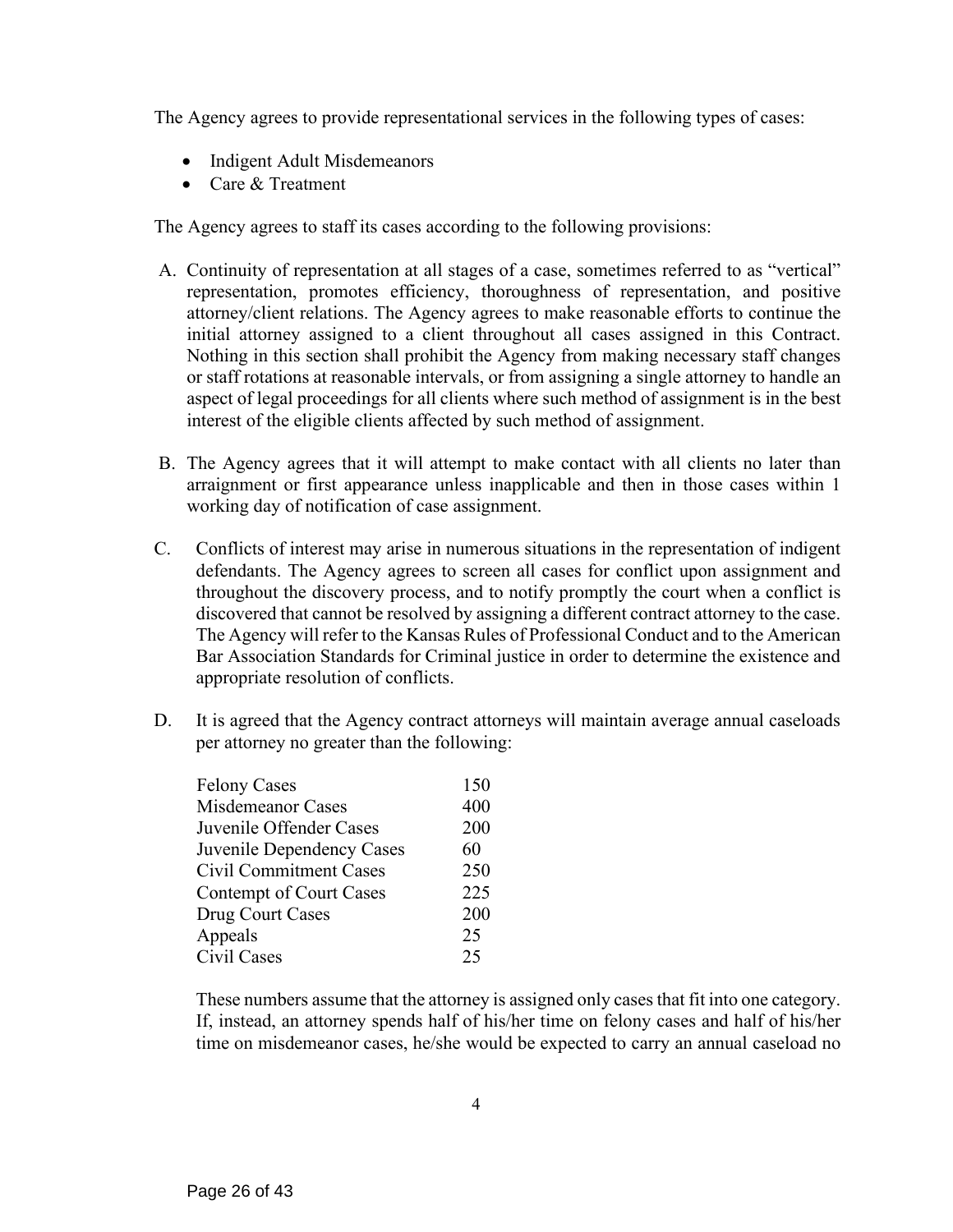greater than 75 felonies and 150 misdemeanors. If the same attorney works less than full time or splits her time between Contract cases and private business, that attorney would be expected to carry a maximum caseload proportional to the portion of his/her professional time which she devotes to Contract cases. All attorneys who split their time between Contract work and private business as well as work under this contract must report the quantity of hours they devote to private business to the Contracting Authority so that Agency caseload levels may be accurately monitored.

It is assumed that the level of competent assistance of counsel contemplated by this Contract cannot be rendered by an attorney who carries an average annual caseload substantially above these levels. Failure on the part of the Agency to limit its contract attorneys to these caseload levels may considered to be a material breach of this agreement.

- E. Adequate support staff is critical to an attorney's ability to render competent assistance of counsel at the caseload levels described above. The parties agree and expect that at a minimum the Agency will employ support staff services for its attorneys at a level proportionate to the following annual caseloads:
	- One full time Legal Assistant for every 600 Misdemeanor Cases
	- One contract Spanish speaking immigration attorney to serve as co-counsel on any case involving (a) possible immigration consequences, and (b) any case involving a client whose primary language is Spanish and does not speak fluent English.

It is expected that support staff will be paid at a rate commensurate with their training, experience and responsibility, at levels comparable to the compensation paid to persons doing similar work in public agencies in the jurisdiction. The Agency may determine the means by which support staff is provided. The use of interns or volunteers is acceptable, as long as all necessary supervision and training is provided to ensure that support services do not fall below prevailing standards for quality of such services in this jurisdiction.

The parties may agree that the Agency shall employ additional support staff in accordance with recommendations of the National Advisory Commission on Criminal Justice Standards and Goals (NAC) to support the mission of providing indigent misdemeanor defense services for eligible persons entitled to public representation in the Douglas County District Court. In the event such an agreement is reached, the County agrees to pay the Agency the additional annual payments per position as follows:

• One full-time Legal Assistant/Paralegal for every 600 Misdemeanor Cases - \$75,574

• One full-time Social Worker/Social Service Caseworker for every 600 Misdemeanor Cases - \$89,074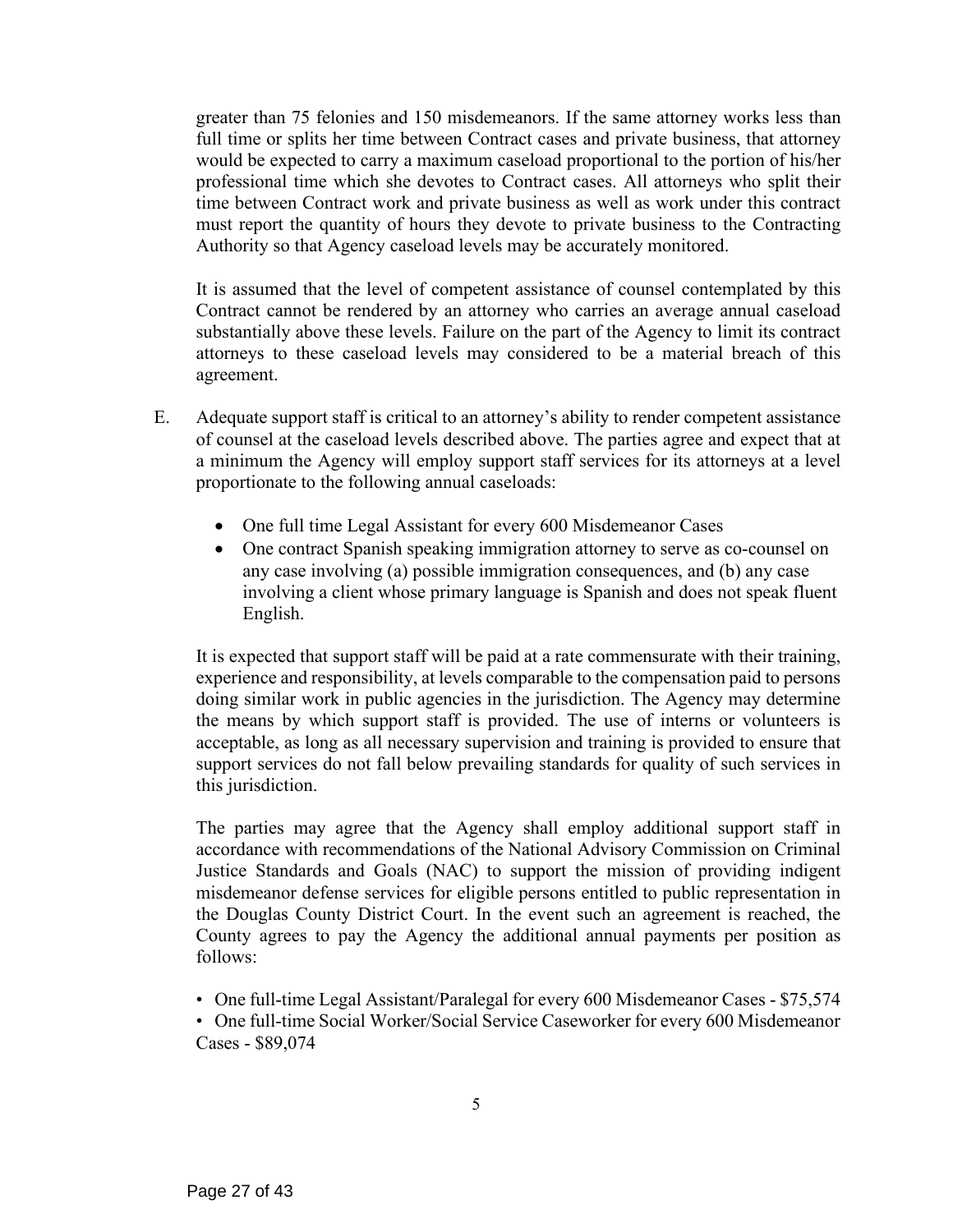• One full-time Investigator for every 600 Misdemeanor Cases - \$68,824

The cost of additional support staff is based upon the estimates set forth on pages 68-69 of "A Report On The Status of Public Defense In Kansas", September 2020, The Board of Indigents' Defense Services. [Report 9-30-2020.pdf \(sbids.org\)](http://www.sbids.org/forms/Report%209-30-2020.pdf)

#### Significant Changes

Significant increases in work resulting from changes in court operations shall not be considered the Agency's responsibility within the terms of this Contract. Any requests by the courts for additional attorney services because of changes in court operations will be negotiated separately by the Agency and Contracting Authority and such additional services shall only be required when funding has been approved by the Contracting Authority, and payment arranged by contract modification.

#### VIII. VARIANCE

The Agency and the Contracting Authority agree that the actual number of cases assigned under this contract may vary from the numbers agreed on Worksheet A by the following levels:

| <b>Monthly Variance</b> | <b>20%</b> |
|-------------------------|------------|
| Quarterly Variance      | 15%        |
| Semi-Annual Variance    | 15%        |
| <b>Yearly Variance</b>  | 5%         |

Any deviation in the number of cases assigned that is within the limits above shall not result in alteration of payment owed to the Agency by the Contracting Authority and shall not be the cause of renegotiation of this Contract except as provided in Section XII (Requests for Modifications). The Contracting Authority agrees to make good faith efforts to keep the number of cases assigned within the variance level. In no event shall the Agency be required to accept cases above the level of the variance, even for extra compensation, if doing so would imperil the ability of the Agency's attorneys to maintain the maximum caseload standards provided in Section VI (Performance Requirements).

# IX. ATTORNEY TRAINING

Ongoing professional training is a necessity in order for an attorney to keep abreast of changes and developments in the law and assure continued rendering of competent assistance of counsel. The Agency shall provide sufficient training, whether in-house or through a qualified provider of CLE, to keep all of its attorneys who perform work under this Contract abreast of developments in relevant law, procedure, and court rules.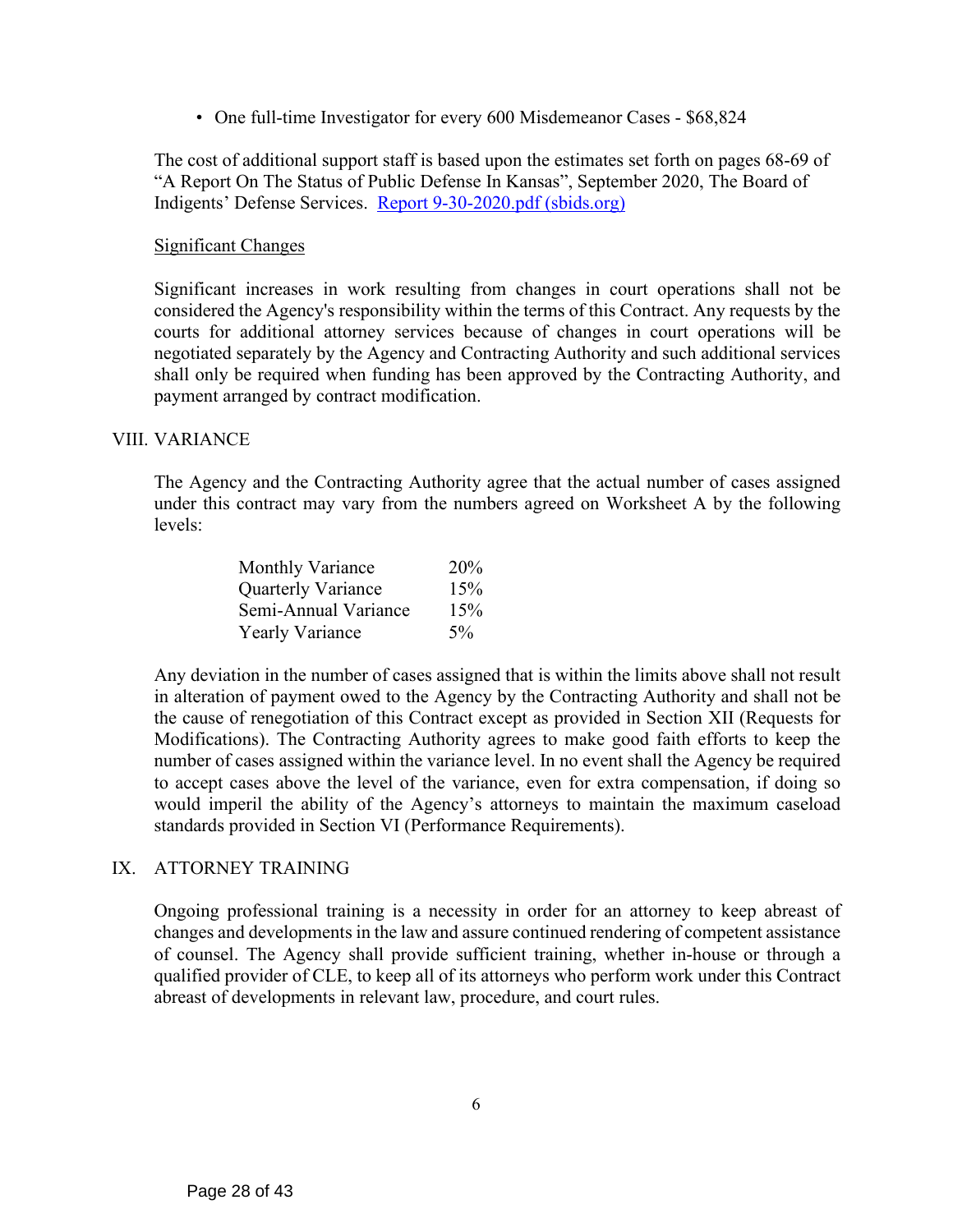# X. ATTORNEY EVALUATION

The Agency Policy Board shall evaluate the professional performance of Agency's contract attorneys annually. Evaluations should include monitoring of time and caseload records, review of case files, and in court observation. The Agency shall make available to Contracting Authority its evaluation criteria and evidence that evaluations were conducted, although all evaluations are to be confidential.

#### XI. COMPENSATION AND METHOD OF PAYMENT

- A. For the term of this contract, the Contracting Authority shall pay the Agency a rate of \$525,000 per annum for the caseload specified on Worksheet A, plus or minus the variance agreed to in Section VII (Variance). Payments will be made on a monthly basis. It is possible that the actual amount of compensation will vary according to other terms of this Contract. The parties contemplate that the attorneys working under this Contract will be compensated comparably to prosecutors of similar experience and responsibility.
- B. If services in addition to those called for by this Contract are required because of unexpected increases in annual caseload(s), the Contracting Authority shall provide supplemental funding to the Agency at a rate to be negotiated which is commensurate with the rate paid under this Contract and the actual cost to the Agency of providing the extra service. This provision in no way limits the right of the Agency to refuse to accept cases in excess of the agreed caseload and variance as described in Section VII (Variance).
- C. If the number of cases assigned by the Contracting Authority falls below the agreed caseload and variance, the Contracting Authority will remain liable for the full rate agreed unless it has complied with the provisions in Section XII (Request for Modifications).
- D. In the event of Agency failure to substantially comply with any items and conditions of this Contract or to provide in any manner the work or services as agreed to herein, the Contracting Authority reserves the right to withhold any payment until corrective action has been taken or completed. This option is in addition to and not in lieu of the Contracting Authority's right to termination as provided in Section XIX of this Contract.

#### XII. REQUESTS FOR CONTRACT MODIFICATIONS

The Contracting Authority shall evaluate the number of cases assigned to the Agency and make projections as to the number of cases that will be assigned to the Agency in future months. These projections will be provided to the Agency on a quarterly basis as specified in Section VII (Variance). If the projection indicates that the cases assigned to the Agency will exceed the variance, the Contracting Authority will negotiate with the Agency for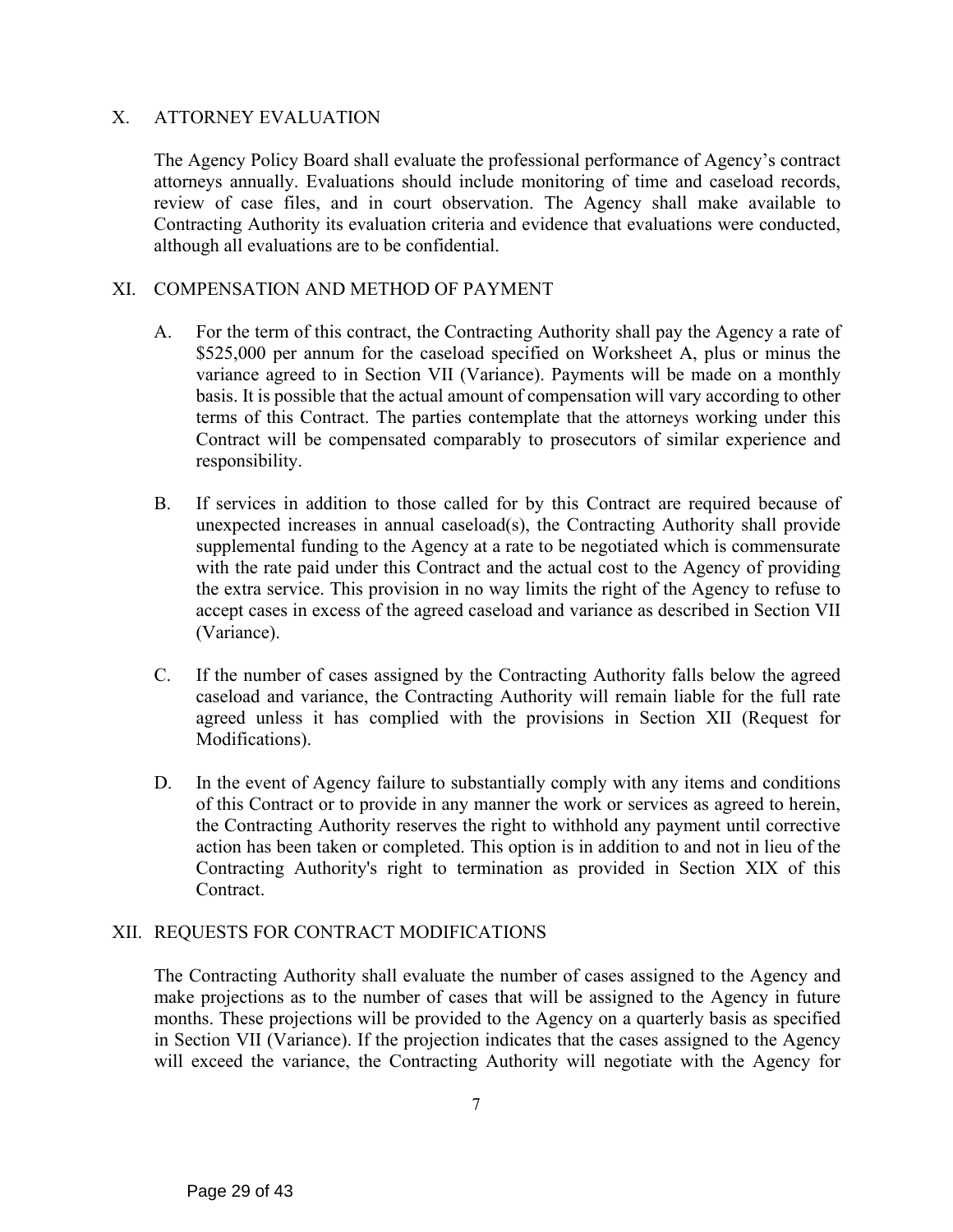supplemental funding to cover the increased caseload, commensurate with the rate paid in this Contract and the actual cost of providing representation. The Agency shall have the right without penalty to refuse to accept additional cases beyond the agreed caseload and variance in order to preserve its ability to manage the caseloads of its attorneys as specified in Section VII (Variance).

If the Contracting Authority determines that forces beyond its control such as an unexpected decline in availability of cases for assignment will require the number of cases assigned to the Agency to drop below the agreed caseload and variance, the Contracting Authority may request renegotiation of the rate to be paid under this contract in writing no less than 30 days prior to the date that any change would become effective. Both parties agree in these circumstances to negotiate in good faith for a new rate proportionate to the rate paid under this Contract, taking into account the expenses incurred by the Agency and the Agency's opportunity to realize cost savings and devote resources to other work.

In addition, the Agency may submit a request for modification to the Contracting Authority in order to request supplemental funding if the Agency finds that the funding provided by the Contract is no longer adequate to provide the services required by the Contract. Such a request shall be based on an estimate of actual costs necessary to fund the cost of services required and shall reference the entire Agency budget for work under this Contract to demonstrate the claimed lack of funding. Contracting Authority shall respond to such request within 30 days of receipt. Should such supplemental funding not be approved, Contracting Authority shall notify the Agency within 30 days of the finding of the request that the supplemental funds shall not be available.

# XIII. REPORTS AND INSPECTIONS

The Agency agrees to submit to the Contracting Authority the following reports at the times prescribed below. Failure to submit required reports may be considered a breach of this contract and may result in the Contracting Authority withholding payment until the required reports are submitted and/or invocation of the Corrective Action procedures in Section XVIII.

# A. Position Salary Profile

The Agency shall submit to the Contracting Authority on the last working day in January and by the 15th day of the first month of each subsequent quarter, a profile of positions for support staff who perform work pursuant to this Contract. The report will designate the name and salary for each employee in a format to be provided. The Contracting Authority will not release this information except as required by law.

# B. Caseload Reports

By the seventh day of the month, the Agency will report the number of cases completed in the past month, separated by category, to the Contracting Authority Administrator.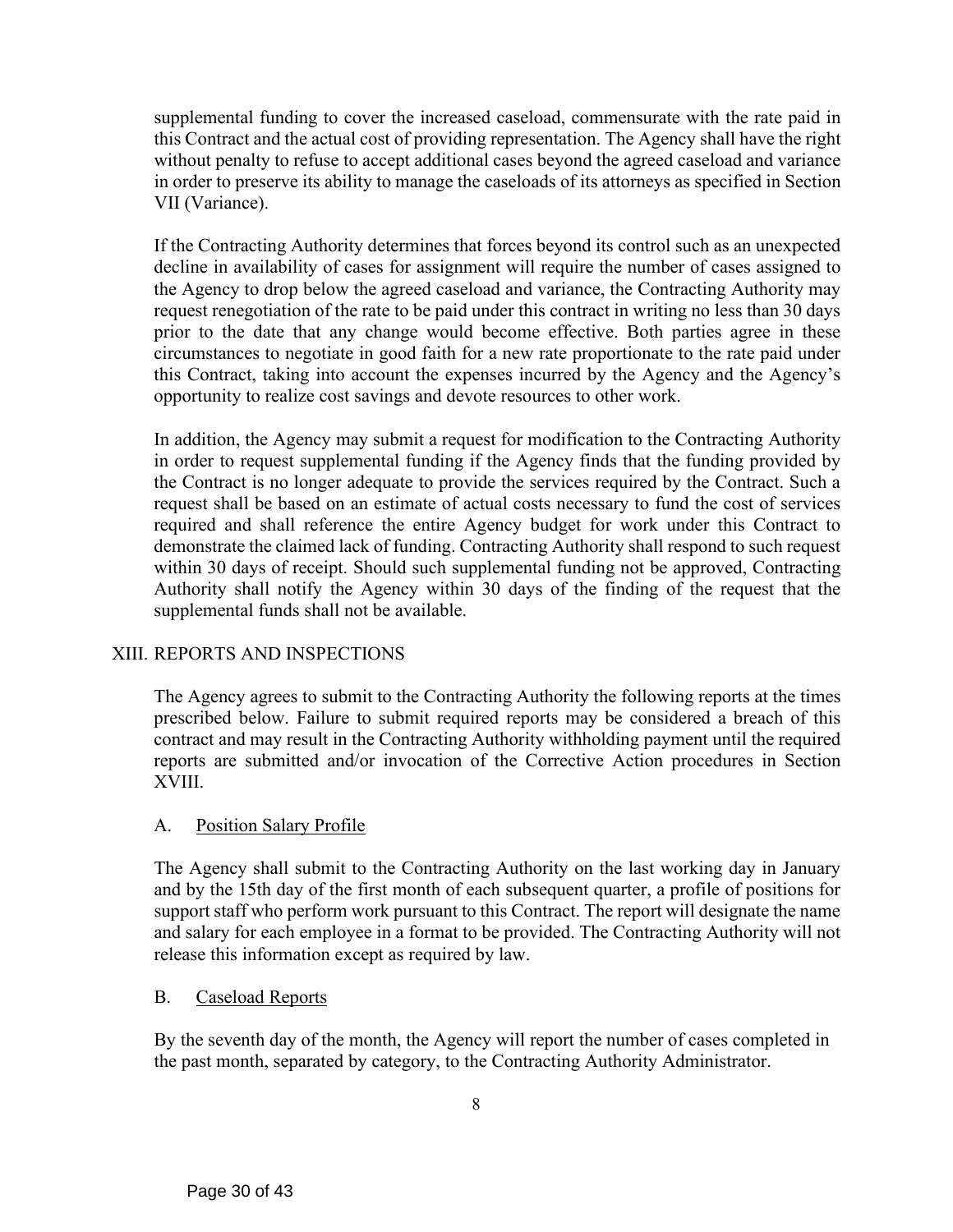# C. Annual Subcontract Attorney Use Report

If the Agency uses any subcontract attorneys in accordance with Section XXI (Assignment and Subcontracting), the Agency shall submit to Contracting Authority a summary report.

# D. Bar Complaints

The Agency will immediately notify the Contracting Authority in writing when it becomes aware that a complaint lodged with the state disciplinary administrator has resulted in public discipline of any attorney who is a member of the Agency's staff or working for the Agency.

# E. Inspections

The Agency agrees to grant the Contracting Authority full access to materials necessary to verify compliance with all terms of this Contract. The Agency agrees to maintain this information in an accessible location and condition for a period of not less than five years following the termination of this Contract, unless the Contracting Authority agrees in writing to an earlier disposition. Notwithstanding any of the above provisions of this paragraph, none of the Constitutional, statutory, and common law rights and privileges of any client are waived by this agreement.

# XIV. ESTABLISHMENT AND MAINTENANCE OF RECORDS

- A. The Agency agrees to maintain accounts and records, including personnel, property, financial, and programmatic records, which sufficiently and properly reflect all direct and indirect costs of services performed in the performance of this Contract, including the time spent by the Agency on each case.
- B. The Agency agrees to maintain records which sufficiently and properly reflect all direct and indirect costs of any subcontracts or personal service contracts. Such records shall include, but not be limited to, documentation of any funds expended by the Agency for said personal service contracts or subcontracts, documentation of the nature of the service rendered, and records which demonstrate the amount of time spent by each subcontractor personal service contractor rendering service pursuant to the subcontract or personal service contract.
- C. The Agency shall have its annual financial statements relating to this Contract audited by an independent Certified Public Accountant and shall provide the Contracting Authority with a copy of such audit no later than the last working day in July. The independent Certified Public Accountant shall issue an internal control or management letter and a copy of these findings shall be provided to the Contracting Authority along with the annual audit report. All audited annual financial statements shall be based on the accrual method of accounting for revenue and expenditures. Audits shall be prepared in accordance with Generally Accepted Auditing Standards and shall include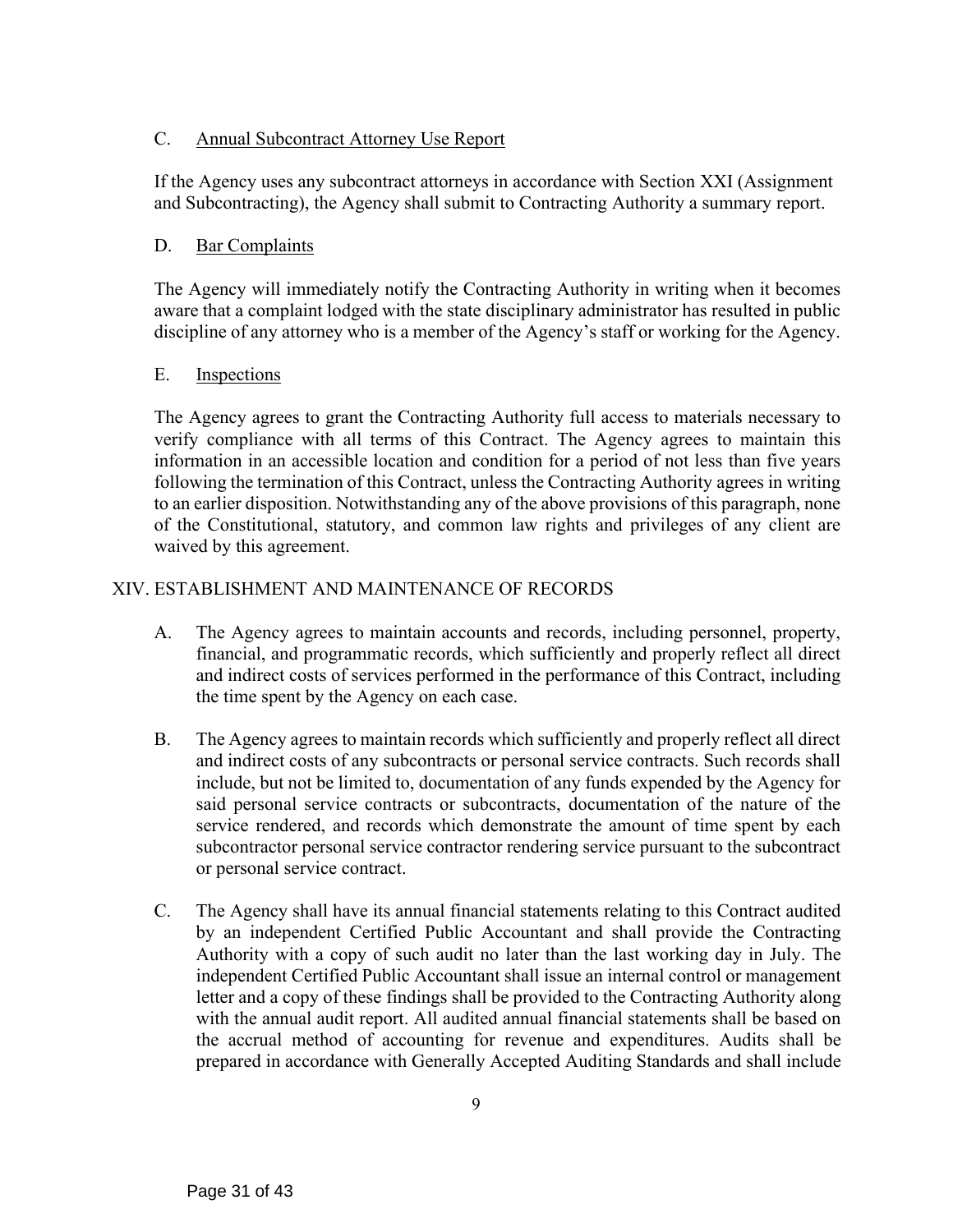balance sheet, income statement, and statement of changes in cash flow.

D. Records shall be maintained for a period of 5 years after termination of this Contract unless permission to destroy them is granted by the Contracting Authority.

# XV. HOLD HARMLESS AND INDEMNIFICATION

- A. The Contracting Authority assumes no responsibility for the payment of any compensation, wages, benefits, or taxes by the Agency to Agency employees or others by reason of the Contract. The Agency shall protect, indemnify, and save harmless the Contracting Authority, their officers, agents, and employees from and against any and all claims, costs, and losses whatsoever, occurring or resulting from Agency's failure to pay any compensation, wages, benefits or taxes except where such failure is due to the Contracting Authority's wrongful withholding of funds due under this Contract.
- B. The Contracting Authority shall indemnify and hold harmless the Agency and its officers, agents, and employees, or any of them, from any and all claims, actions, suits, liability, loss, costs, expenses, and damages of any nature whatsoever, by reason of or arising out of any action or omission of the Contracting Authority, its officers, agents, and employees, or any of them, relating or arising out of the performance of this Contract. In the event that any suit based upon such a claim, action, loss, or damage is brought against the Agency, the Contracting Authority shall defend the same at its sole cost and expense and if a final judgment is rendered against the Agency and the Contracting Authority and their respective officers, agents, and employees, or any of them, the Contracting Authority shall satisfy the same.

# XVI. INSURANCE

Without limiting the Agency's indemnification, it is agreed that the Agency shall maintain in force, at all times during the performance of this Contract, a policy or policies of insurance covering its operation as described below.

# A. General Liability Insurance

The Agency shall maintain continuously public liability insurance with limits of liability not less than: \$250,000 for each person, personal injury, \$500,000 for each occurrence, property damage, liability, or a combined single limit of \$500,000 for each occurrence, personal injury and/or property damage liability.

Such insurance shall not be reduced or canceled without 30 days' prior written notice to the Contracting Authority. The Agency shall provide certificates of insurance or, upon written request of the Contracting Authority, duplicates of the policies as evidence of insurance protection.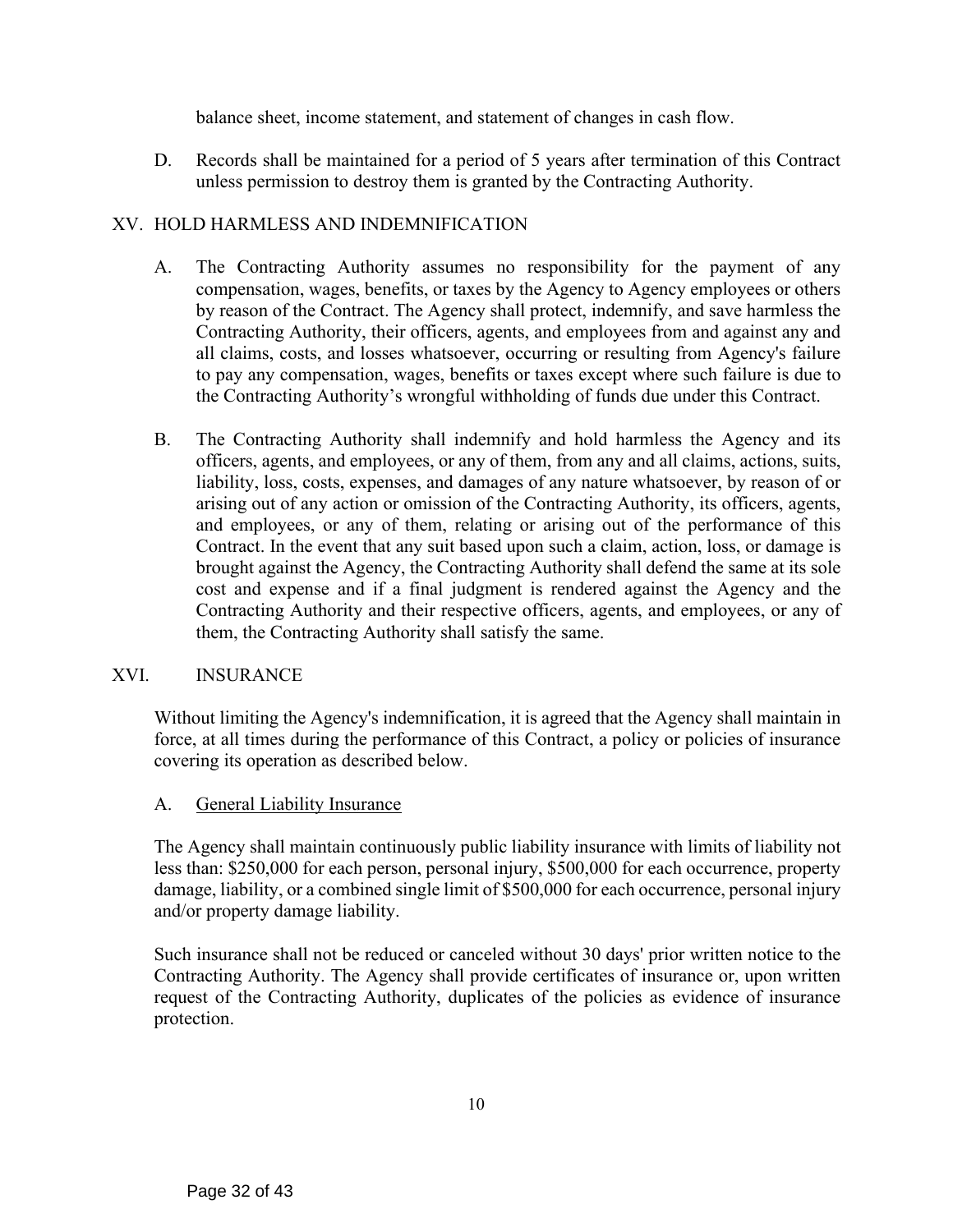# B. Professional Liability Insurance

The Agency shall maintain or ensure that its professional employees maintain professional liability insurance for any and all acts which occur during the course of their professional services in the performance of this Contract. For purposes of this Contract, professional services shall mean any services provided by a licensed professional.

Such insurance shall not be reduced or canceled without 30 days' prior written notice to the Contracting Authority. The Agency shall provide certificates of insurance or, upon written request of the Contracting Authority, duplicates of the policies as evidence of insurance protection.

# C. Automobile Insurance

The Agency shall maintain or ensure that its employees and agents maintain policies of insurance covering any automobiles owned, leased, hired, borrowed or used by any employee, agent, subcontractor or designee of the Agency during the course of their performance of this Contract.

The Agency shall provide certificates of insurance or, upon written request of the Contracting Authority, duplicates of the policies as evidence of insurance protection.

# D. Workers' Compensation

The Agency shall maintain Workers' Compensation coverage as required by law.

The Agency shall provide a certificate of insurance or, upon written request of the Contracting Authority, a certified copy of the policy as evidence of insurance protection.

# XVII. EVALUATION GUIDELINES

The Contracting Authority will review information obtained from the Agency to monitor Agency activity, including attorney caseloads, support staff/attorney ratios for each area of cases, the experience level and supervision of attorneys who perform Contract work, training provided to such attorneys, and the compensation provided to attorneys and support staff to assure adherence.

# XVIII. CORRECTIVE ACTION

If the Contracting Authority reasonably believes that a material breach of this Contract has occurred, warranting corrective action, the following sequential procedure shall apply:

- 1. The Contracting Authority will notify the Agency in writing of the nature of the breach.
- 2. The Agency shall respond in writing within 5 working days of its receipt of such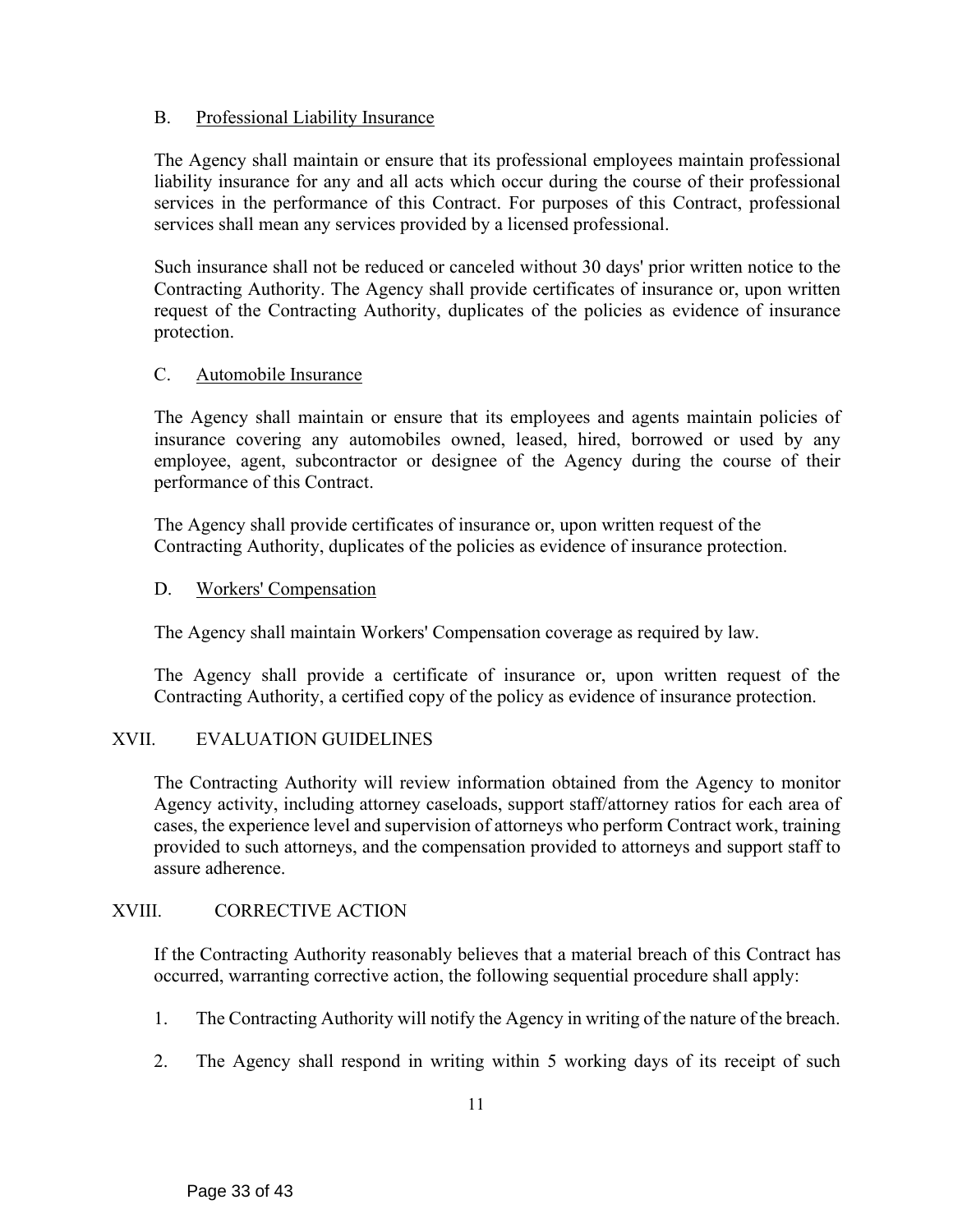notification, which response shall present facts to show no breach exists or indicate the steps being taken to correct the specified deficiencies, and the proposed completion date for bringing the Contract into compliance.

3. The Contracting Authority will notify the Agency in writing of the Contracting Authority's determination as to the sufficiency of the Agency's corrective action plan. The determination of the sufficiency of the Agency's corrective action plan will be at the discretion of the Contracting Authority and will take into consideration the reasonableness of the proposed corrective action in light of the alleged breach, as well as the magnitude of the deficiency in the context of the Contract as a whole. In the event the Agency does not concur with the determination, the Agency may request a review of the decision by the Contracting Authority Executive. The Contracting Authority agrees that it shall work with the Agency to implement an appropriate corrective action plan.

In the event that the Agency does not respond to the Contracting Authority's notification within the appropriate time, or the Agency's corrective action plan for a substantial breach is determined by the Contracting Authority to be insufficient, the Contracting Authority may commence termination of this Contract in whole or in part pursuant to Section XIX (Termination and Suspension).

In addition, the Contracting Authority reserves the right to withhold a portion of subsequent payments owed the Agency which is directly related to the breach of the Contract until the Contracting Authority is satisfied the corrective action has been taken or completed as described in Section XI (Compensation and Method of Payment).

# XIX. TERMINATION AND SUSPENSION

- A. Subject to the provision of Section XVIII of this Contract, the Contracting Authority may terminate this Contract in whole or in part upon 30 days' written notice to the Agency in the event that:
	- 1. The Agency substantially breaches any duty, obligation, or service required pursuant to this Contract,
	- 2. The Agency engages in misappropriation of funds; or
	- 3. The duties, obligations, or services herein become illegal, or not feasible.

Before the Contracting Authority terminates this Contract pursuant to Section XIX. A.1, the Contracting Authority shall provide the Agency written notice of termination, which shall include the reasons for termination and the effective date of termination. The Agency shall have the opportunity to submit a written response to the Contracting Authority within 10 working days from the date of the Contracting Authority's notice. If the Agency elects to submit a written response, the Contracting Authority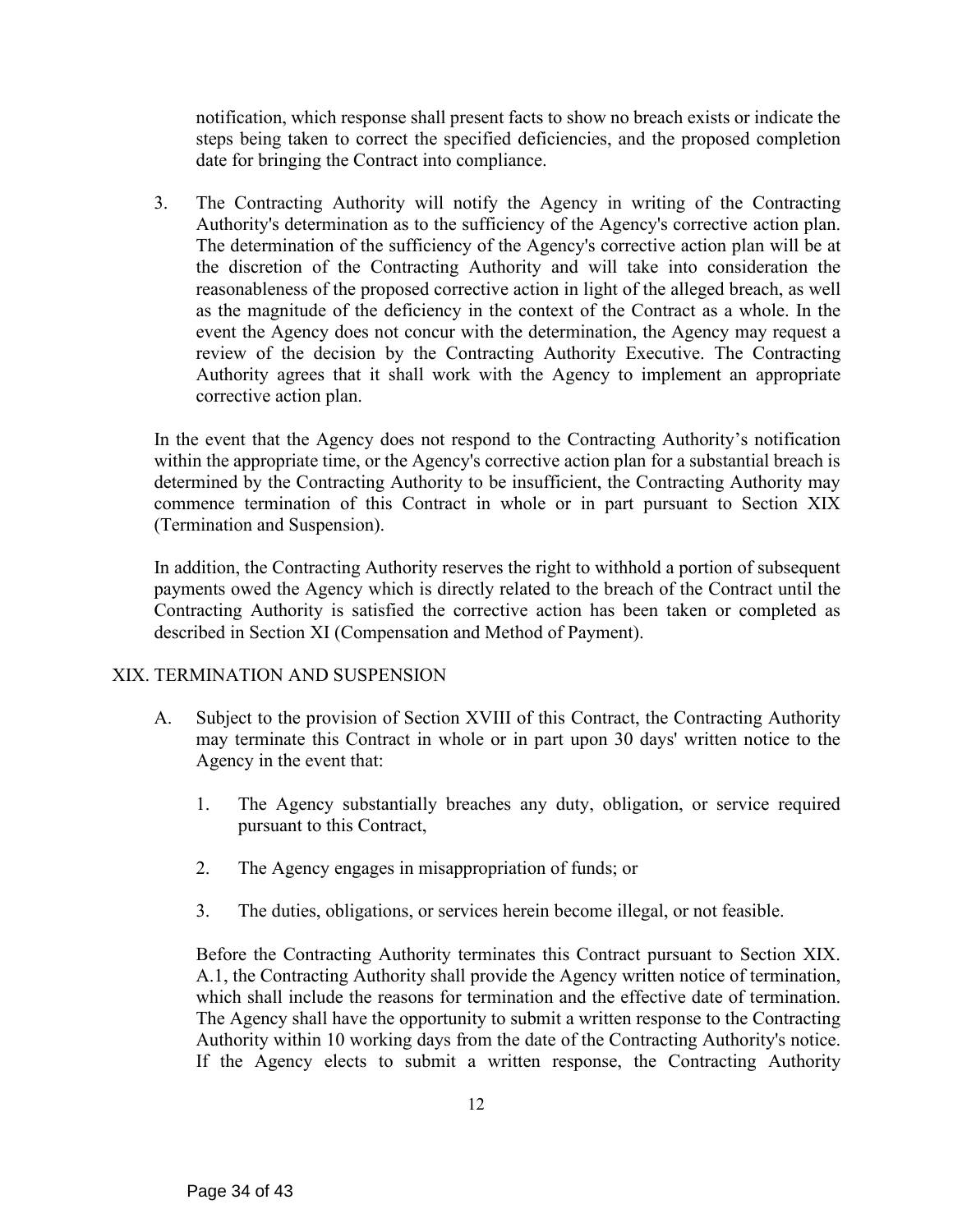Administrator will review the response and make a determination within 10 days after receipt of the Agency's response. In the event the Agency does not concur with the determination, the Agency may request a review of the decision by the Contracting Authority Executive. In the event the Contracting Authority Executive reaffirms termination, the Contract shall terminate in 10 days from the date of the final decision of the Contracting Authority Executive. The Contract will remain in full force pending communication of the Contracting Authority Executive to the Agency. A decision by the Contracting Authority Executive affirming termination shall become effective 10 days after it is communicated to the Agency.

- B. The Agency reserves the right to terminate this Contract with cause with 30 days written notice should the Contracting Authority substantially breach any duty, obligation or service pursuant to this Contract. In the event that the Agency terminates this Contract for reasons other than good cause resulting from a substantial breach of this Contract by the Contracting Authority, the Agency shall be liable for damages, including the excess costs of the procurement of similar services from another source, unless it is determined by the Contracting Authority Administrator that (i) no default actually occurred, or (ii) the failure to perform was without the Agency's control, fault or negligence.
- C. In the event of the termination or suspension of this Contract, the Agency shall continue to represent clients that were previously assigned, and the Contracting Authority will be liable for any payments owed for the completion of that work. The Contracting Authority Administrator may request that the Agency attempt to withdraw from any case assigned and not completed. Should a court require, after the Agency has attempted to withdraw, the appearance of counsel from the Agency on behalf of any client previously represented by the Agency where such representation is no longer the obligation of the Agency pursuant to the terms of this Contract, the Contracting Authority will honor payment to the assigned attorney at the rate of \$100 per hour upon judicial verification that continued representation is required.
- D. In the event that termination is due to misappropriation of funds, non-performance of the scope of services, or fiscal mismanagement, the Agency shall return to the Contracting Authority those funds, unexpended or misappropriated, which, at the time of termination, have been paid to the Agency by the Contracting Authority.
- E. Otherwise, this Contract shall terminate on the date specified herein, and shall be subject to extension only by mutual agreement of both parties hereto in writing.
- F. Nothing herein shall be deemed to constitute a waiver by either party of any legal right or remedy for wrongful termination or suspension of the Contract. In the event that legal remedies are pursued for wrongful termination or suspension or for any other reason, the non-prevailing party shall be required to reimburse the prevailing party for all attorney's fees.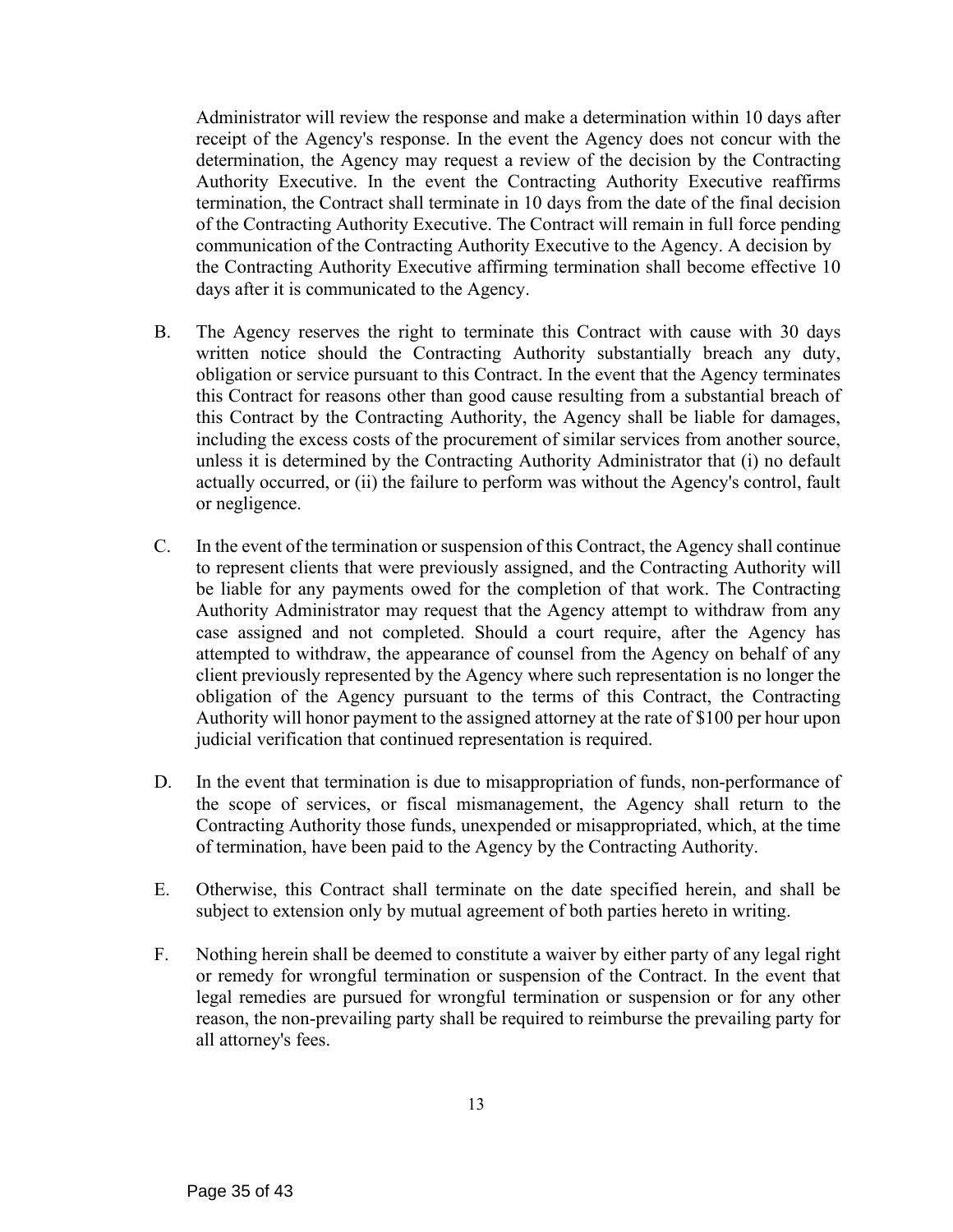#### XX. ASSIGNMENT/SUBCONTRACTING

The Agency shall not assign any portion of this Contract without consent of the Contracting Authority. Any consent sought must be requested by the Agency in writing not less than 5 days prior to the date of any proposed assignment, provided that this provision shall not apply to subcontracts with attorneys to perform work pursuant to this Contract.

#### XXI. RENEGOTIATION

Either party may request that the provisions of this Contract be subject to renegotiation. After negotiations have occurred, any changes which are mutually agreed upon shall be incorporated by written amendments to this Contract. Oral representations or understandings not later reduced to writing and made a part of this agreement shall not in any way modify or affect this agreement.

#### XXII. ATTORNEYS' FEES

In the event that either party pursues legal remedies, for any reason, under this agreement, the non-prevailing party shall reimburse costs and attorneys' fees of the prevailing party.

#### XXIII. NOTICES

Whenever this Contract provides for notice to be provided by one party to another, such notice shall be:

- 1. In writing; and
- 2. Personally served on the Managing Director of the Agency and the Administrator of the Contracting Authority, as identified on page 1 of this Contract.

Any time limit by which a party must take some action shall be computed from the date that notice is received by said party.

# XXIV. THE PARTIES' ENTIRE CONTRACT/WAIVER OF DEFAULT

The parties agree that this Contract is the complete expression of the terms hereto and any oral representations of understanding not incorporated herein are excluded. Both parties recognize that time is of the essence in the performance of the provisions of this Contract.

Waiver of any default shall not be deemed to be a waiver of any subsequent default. Waiver of a breach of any provision of this Contract shall not be deemed to be a waiver of any other subsequent breach and shall not be construed to be a modification of the terms of this agreement unless stated to be such through written mutual agreement of the parties, which shall be attached to the original Contract.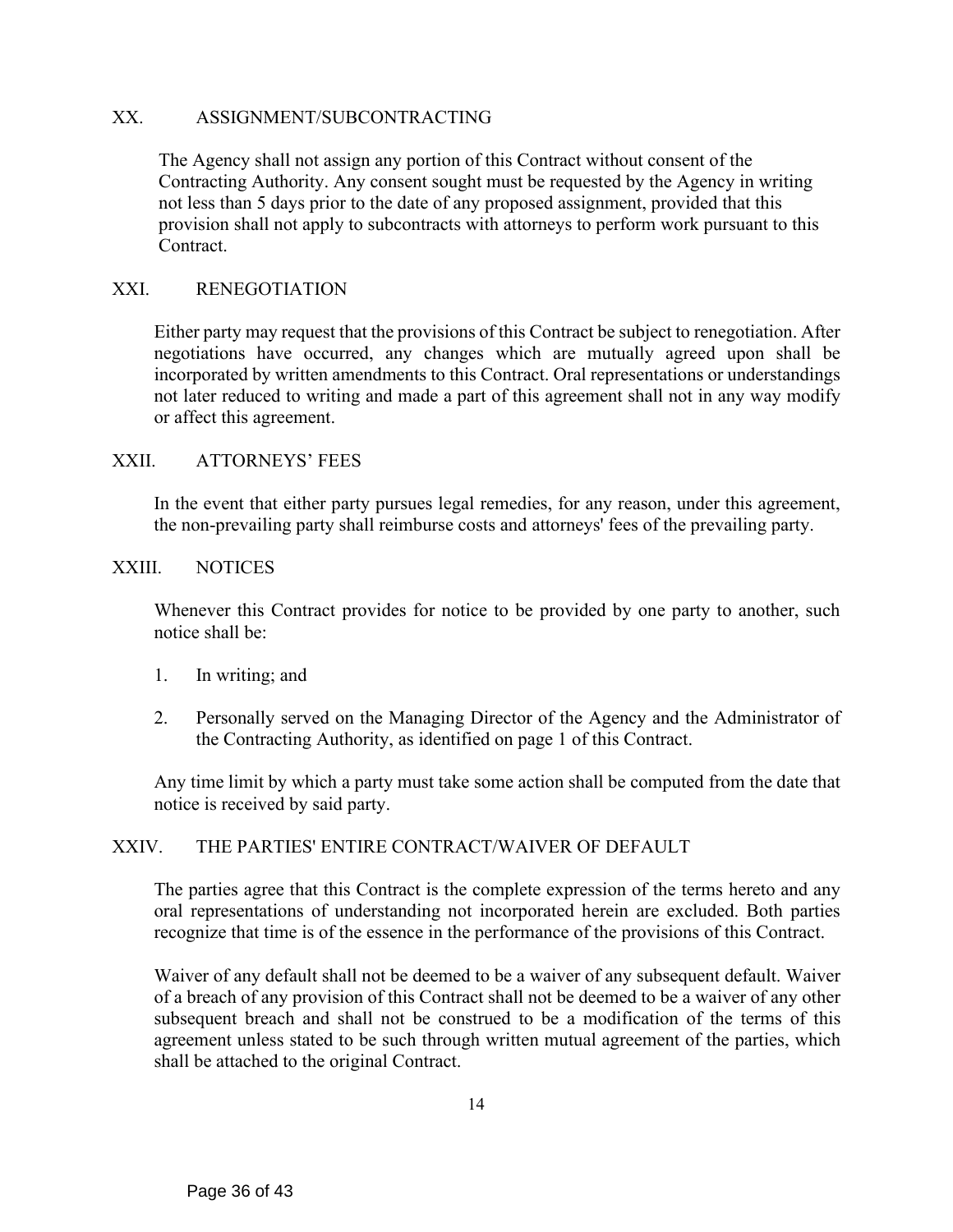# XXV. NONDISCRIMINATION

During the performance of this Contract, neither the Agency nor any party subcontracting with the Agency under the authority of this Contract shall discriminate on the basis of race, color, sex, religion, national origin, creed, marital status, age, sexual orientation, or the presence of any sensory, mental, or physical handicap in employment or application for employment or in the administration or delivery of services or any other benefit under this agreement. The Agency shall comply fully with all applicable federal, state, and local laws, ordinances, executive orders, and regulations which prohibit such discrimination.

# XXVI. CONFLICT OF INTEREST

# Interest of Members of Contracting Authority and Agency

No officer, employee, or agent of the Contracting Authority, or the State of Kansas, or the United States Government, who exercises any functions or responsibility in connection with the planning and implementation of the program funded herein shall have any personal financial interest, direct or indirect, in this Contract, or the Agency.

Agreed:

Agency Contracting Authority

Date: Date: Date: